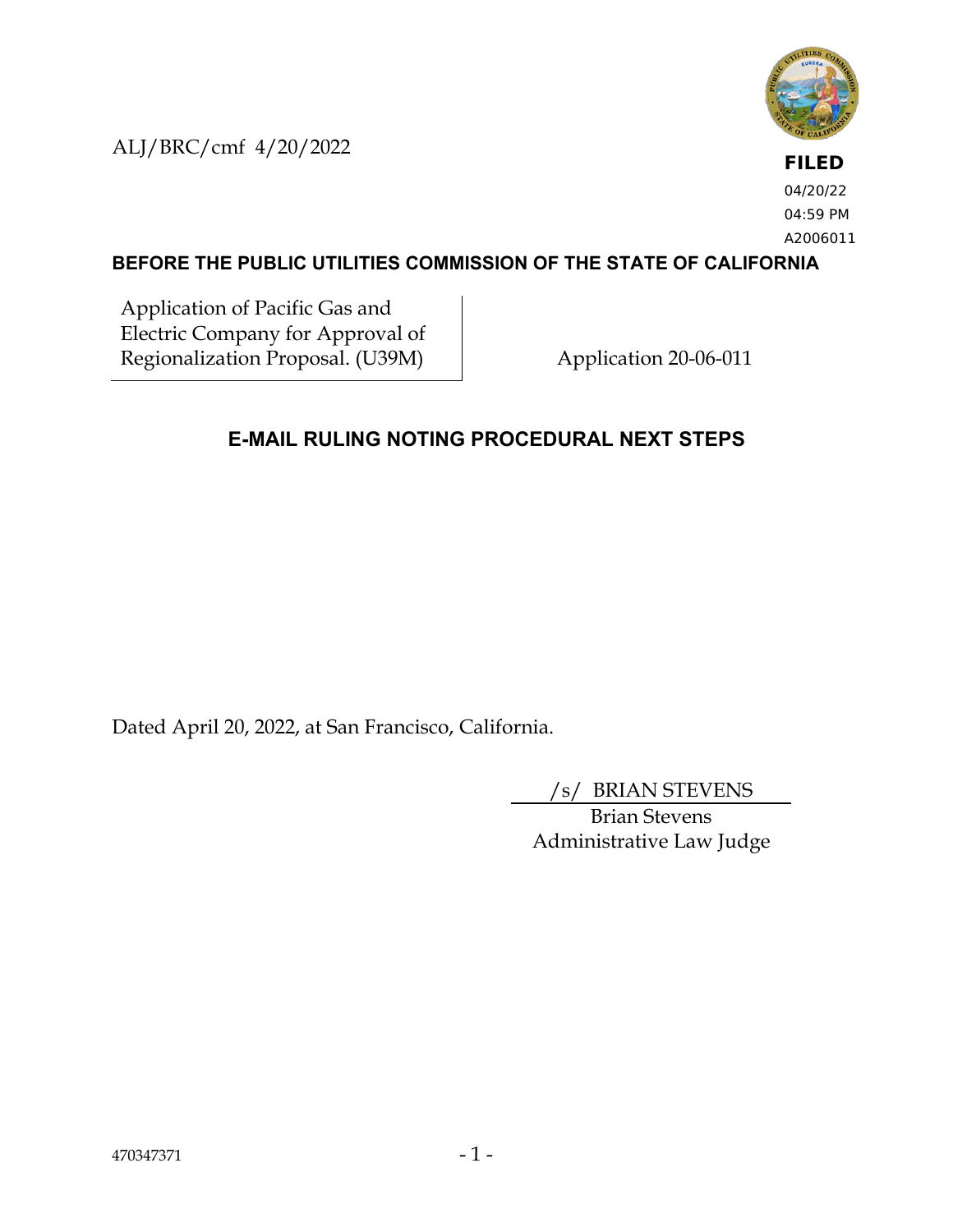## A.20-06-011 ALJ/BRC/cmf

**From:** Stevens, Brian < Brian.Stevens@cpuc.ca.gov> **Sent:** Wednesday, April 20, 2022 11:32 AM **To:** [Douglass@EnergyAttorney.com;](mailto:Douglass@EnergyAttorney.com) [DCheng@TURN.org;](mailto:DCheng@TURN.org) [JWiedman@PeninsulaCleanEnergy.com;](mailto:JWiedman@PeninsulaCleanEnergy.com) [RKoss@AdamsBroadwell.com;](mailto:RKoss@AdamsBroadwell.com) Shek, Selina [<selina.shek@cpuc.ca.gov>](mailto:selina.shek@cpuc.ca.gov); [William.Sanders@SFCityAtty.org;](mailto:William.Sanders@SFCityAtty.org) [Ariel@UtilityAdvocates.org;](mailto:Ariel@UtilityAdvocates.org) [SPauker@KeyesFox.com;](mailto:SPauker@KeyesFox.com) [william.manheim@pge.com;](mailto:william.manheim@pge.com) [LRafii@Buchalter.com;](mailto:LRafii@Buchalter.com) [NSheriff@Buchalter.com;](mailto:NSheriff@Buchalter.com) [SSMyers@att.net;](mailto:SSMyers@att.net) [MBrandt@ebce.org;](mailto:MBrandt@ebce.org) [Service@cforat.org;](mailto:Service@cforat.org) [SChen@mceCleanEnergy.org;](mailto:SChen@mceCleanEnergy.org) [MPineda@SantaClaraCA.gov;](mailto:MPineda@SantaClaraCA.gov) [Luisa.Elkins@SanJoseCa.gov;](mailto:Luisa.Elkins@SanJoseCa.gov) [Berlin@SusieBerlinLaw.com;](mailto:Berlin@SusieBerlinLaw.com) [End2EndConsulting@gmail.com;](mailto:End2EndConsulting@gmail.com) [Peffer@BraunLegal.com;](mailto:Peffer@BraunLegal.com) [SMN@dwgp.com;](mailto:SMN@dwgp.com) [KMills@cfbf.com;](mailto:KMills@cfbf.com) [ATrowbridge@DayCarterMurphy.com;](mailto:ATrowbridge@DayCarterMurphy.com) [A3A0@pge.com;](mailto:A3A0@pge.com) [L3WW@pge.com;](mailto:L3WW@pge.com) [SAVC@pge.com;](mailto:SAVC@pge.com) [ayerrapotu@mcecleanenergy.org;](mailto:ayerrapotu@mcecleanenergy.org) [A3C2@pge.com;](mailto:A3C2@pge.com) [ABB9@pge.com;](mailto:ABB9@pge.com) [bce@alcantar-law.com;](mailto:bce@alcantar-law.com) [BZK2@pge.com;](mailto:BZK2@pge.com) [regrelcpuccases@pge.com;](mailto:regrelcpuccases@pge.com) [d2dr@pge.com;](mailto:d2dr@pge.com) [D7CT@pge.com;](mailto:D7CT@pge.com) [d1ff@pge.com;](mailto:d1ff@pge.com) [EKK4@pge.com;](mailto:EKK4@pge.com) [HXBY@pge.com;](mailto:HXBY@pge.com) [JAZ5@pge.com;](mailto:JAZ5@pge.com) [JMD6@pge.com;](mailto:JMD6@pge.com) [JOM7@pge.com;](mailto:JOM7@pge.com) [Joy.Mastache@smud.org;](mailto:Joy.Mastache@smud.org) [kevin.ashe@hklaw.com;](mailto:kevin.ashe@hklaw.com) [L7SH@pge.com;](mailto:L7SH@pge.com) [LMGn@pge.com;](mailto:LMGn@pge.com) [MT1L@pge.com;](mailto:MT1L@pge.com) [MKK8@pge.com;](mailto:MKK8@pge.com) [regulatory@mceCleanEnergy.org;](mailto:regulatory@mceCleanEnergy.org) [NJG1@pge.com;](mailto:NJG1@pge.com) [REVC@pge.com;](mailto:REVC@pge.com) [R5C3@pge.com;](mailto:R5C3@pge.com) [SMRR@pge.com;](mailto:SMRR@pge.com) [S1R2@pge.com;](mailto:S1R2@pge.com) [s4c4@pge.com;](mailto:s4c4@pge.com) [TAWg@pge.com;](mailto:TAWg@pge.com) [TFC8@pge.com;](mailto:TFC8@pge.com) [TRSN@pge.com;](mailto:TRSN@pge.com) [Regulatory@ebce.org;](mailto:Regulatory@ebce.org) [mrw@mrwassoc.com;](mailto:mrw@mrwassoc.com) [ja@verticalresearchpartners.com;](mailto:ja@verticalresearchpartners.com) [kc@dwgp.com;](mailto:kc@dwgp.com) [LSG@dwgp.com;](mailto:LSG@dwgp.com) [mrp@dwgp.com;](mailto:mrp@dwgp.com) [PJS@dwgp.com;](mailto:PJS@dwgp.com) [BKM@dwgp.com;](mailto:BKM@dwgp.com) [CPUCdockets@EQ-research.com;](mailto:CPUCdockets@EQ-research.com) [Case.Admin@sce.com;](mailto:Case.Admin@sce.com) [michelle.r.ochoa@sce.com;](mailto:michelle.r.ochoa@sce.com) [sarah.lee@sce.com;](mailto:sarah.lee@sce.com) [John.Leslie@Dentons.com;](mailto:John.Leslie@Dentons.com) [GKay@SFwater.org;](mailto:GKay@SFwater.org) [GRKay@SFwater.org;](mailto:GRKay@SFwater.org) Madarasz, Anna "Tess" [<Anna.Madarasz@cpuc.ca.gov>](mailto:Anna.Madarasz@cpuc.ca.gov); Fisher, Arthur "Iain" [<Arthur.Fisher@cpuc.ca.gov>](mailto:Arthur.Fisher@cpuc.ca.gov); Katzenberg, Benjamin [<Benjamin.Katzenberg@cpuc.ca.gov>](mailto:Benjamin.Katzenberg@cpuc.ca.gov); Parkes, Christopher [<christopher.parkes@cpuc.ca.gov>](mailto:christopher.parkes@cpuc.ca.gov); Koltz, Jonathan [<Jonathan.Koltz@cpuc.ca.gov>](mailto:Jonathan.Koltz@cpuc.ca.gov); Lane, Julie [<Julie.Lane@cpuc.ca.gov>](mailto:Julie.Lane@cpuc.ca.gov); Tesfai, Leuwam [<leuwam.tesfai@cpuc.ca.gov>](mailto:leuwam.tesfai@cpuc.ca.gov); Taul, Matthew [<Matthew.Taul@cpuc.ca.gov>](mailto:Matthew.Taul@cpuc.ca.gov); Yergovich, Matthew [<Matthew.Yergovich@cpuc.ca.gov>](mailto:Matthew.Yergovich@cpuc.ca.gov); Thomas, Sarah R. [<sarah.thomas@cpuc.ca.gov>](mailto:sarah.thomas@cpuc.ca.gov); Simon, Sean A. [<sean.simon@cpuc.ca.gov>](mailto:sean.simon@cpuc.ca.gov); [ASpringgate@keyesfox.com;](mailto:ASpringgate@keyesfox.com) [James@UtilityAdvocates.org;](mailto:James@UtilityAdvocates.org) [Daniel.hashimi@pge.com;](mailto:Daniel.hashimi@pge.com) [G4MR@pge.com;](mailto:G4MR@pge.com) [matthew.plummer@pge.com;](mailto:matthew.plummer@pge.com) [meghan.dewey@pge.com;](mailto:meghan.dewey@pge.com) [AnnaFero@dwt.com;](mailto:AnnaFero@dwt.com) [MSomogyi@GoodinMacBride.com;](mailto:MSomogyi@GoodinMacBride.com) [VidhyaPrabhakaran@dwt.com;](mailto:VidhyaPrabhakaran@dwt.com) [SteveGreenwald@dwt.com;](mailto:SteveGreenwald@dwt.com) [crmd@pge.com;](mailto:crmd@pge.com) [Clifford.Gleicher@pge.com;](mailto:Clifford.Gleicher@pge.com) [MAGq@pge.com;](mailto:MAGq@pge.com) [meganmmyers@yahoo.com;](mailto:meganmmyers@yahoo.com) [MStaples@ifpte20.org;](mailto:MStaples@ifpte20.org) [Cathy@BarkovichAndYap.com;](mailto:Cathy@BarkovichAndYap.com) [klc@alcantar-law.com;](mailto:klc@alcantar-law.com) [mpa@alcantar](mailto:mpa@alcantar-law.com)[law.com;](mailto:mpa@alcantar-law.com) [bdoyle@SantaClaraCA.gov;](mailto:bdoyle@SantaClaraCA.gov) [yue-han.chow@sanjoseca.gov;](mailto:yue-han.chow@sanjoseca.gov) [MSGill@TID.org;](mailto:MSGill@TID.org) [JHCaldwellJr@gmail.com;](mailto:JHCaldwellJr@gmail.com) [Mitch.Sears@ValleyCleanEnergy.org;](mailto:Mitch.Sears@ValleyCleanEnergy.org) Stevens, Brian [<Brian.Stevens@cpuc.ca.gov>](mailto:Brian.Stevens@cpuc.ca.gov); [cbermel@politico.com;](mailto:cbermel@politico.com) [LMP@dwgp.com;](mailto:LMP@dwgp.com) Saxton, Patrick [<Patrick.Saxton@cpuc.ca.gov>](mailto:Patrick.Saxton@cpuc.ca.gov); [Regulatory@BraunLegal.com;](mailto:Regulatory@BraunLegal.com) [SKozal@caiso.com;](mailto:SKozal@caiso.com) [blaising@braunlegal.com;](mailto:blaising@braunlegal.com) O'Rourke, Shannon <Shannon.O'Rourke@cpuc.ca.gov>; [abb@eslawfirm.com;](mailto:abb@eslawfirm.com) [jmelms@eslawfirm.com;](mailto:jmelms@eslawfirm.com) Dunton, Drucilla "Dru" [<Drucilla.Dunton@cpuc.ca.gov>](mailto:Drucilla.Dunton@cpuc.ca.gov); [mcade@buchalter.com](mailto:mcade@buchalter.com) **Cc:** ALJ\_Support ID [<alj\\_supportid@cpuc.ca.gov>](mailto:alj_supportid@cpuc.ca.gov); ALJ Docket Office [<ALJ\\_Docket\\_Office@cpuc.ca.gov>](mailto:ALJ_Docket_Office@cpuc.ca.gov); ALJ Process [<alj\\_process@cpuc.ca.gov>](mailto:alj_process@cpuc.ca.gov) **Subject:** Application 20-06-011 (PG&E Regionalization): E-mail ruling noting procedural next steps relative to the modification of the Multi-party Settlement Agreement in the April 18, 2022

proposed decision